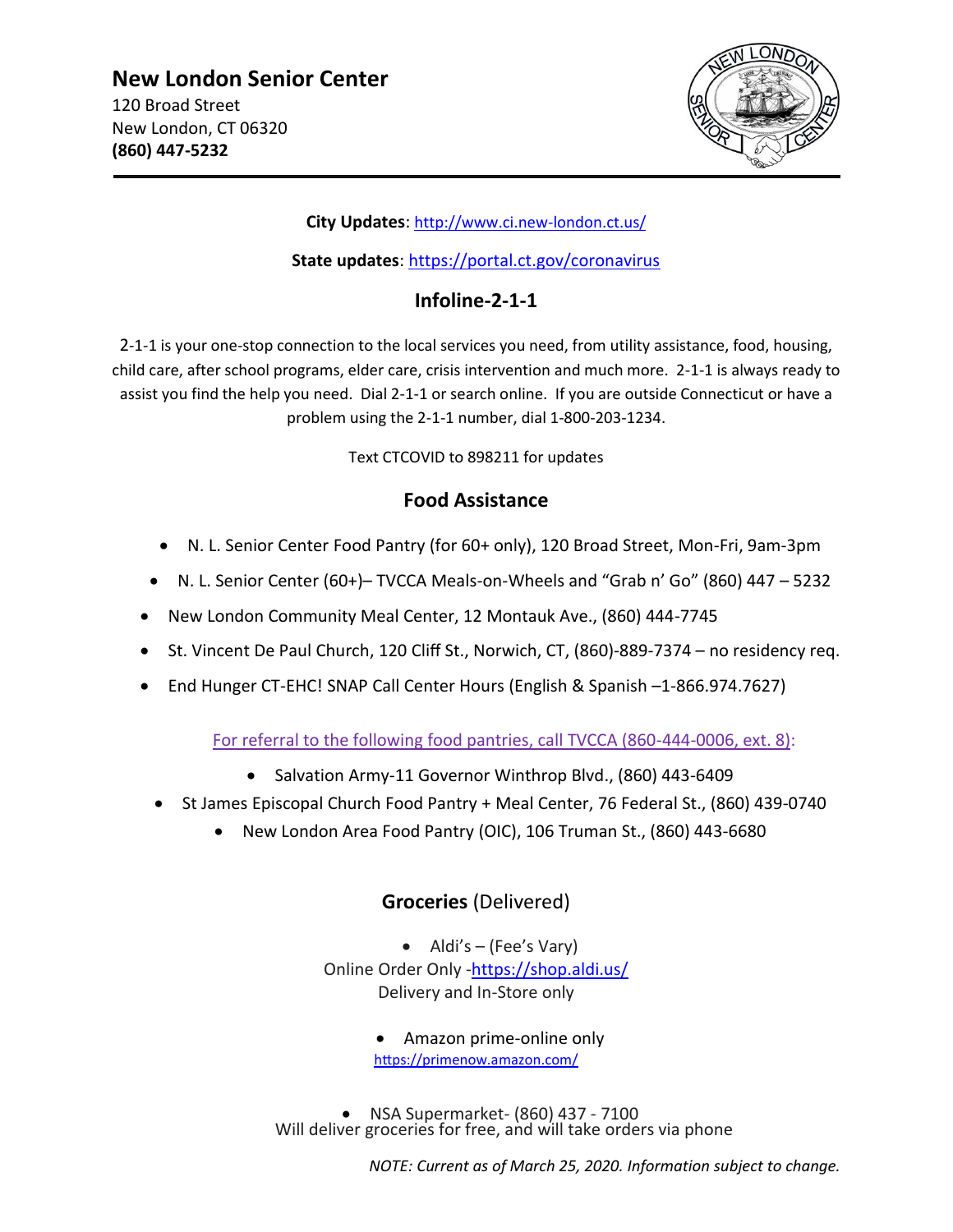• Stop & Shop – Peapod *(*Fees vary) Online Order Only – <https://www.peapod.com/> NO Pick-up available (Temporarily Paused) In-Store open ONLY to age 60 and over as well as customers who may have weakened immune systems from 6:00 A.M. – 8:00 A.M. Daily. Open to Public for remaining hours.

> • Shoprite – *(*Fees vary, at this time no fees for seniors*)* Online Order - <https://shop.shoprite.com/store/a4214012> Phone Service Order – 1-800- ShopRite – 1-800-746-7748 Offers Delivery

• Target– *(*Membership to Pay Annually/Monthly*)* ONLINE ORDER ONLY - Shipt.com Offers Delivery

• Walmart – *(*Fee's Vary) Online Order Only - <https://grocery.walmart.com/> Offers Pick – Up Deliveries extremely limited currently

## **Assistance with Rent and Utilities**

- Catholic Charities, 28 Huntington St., (860) 443-5328
- New London Senior Center (Women, 62+ years only), 120 Broad Street, (860) 437 6339
	- Salvation Army-11 Governor Winthrop Blvd., (860) 443-6409
		- TVCCA, 83 Huntington Street, (860) 444 0006

### **Homeless Shelter**

Call 2-1-1 in you are homeless and in need of shelter. New London Homeless Hospitality, 325 Huntington St., (860) 439-1573 Covenant Shelter, 42 Jay St., (860) 443-0537

# **Medical Insurance**

### **Access Health CT**

### New Special Enrollment Period for Uninsured Connecticut Residents

New Special Enrollment Period starts Thursday, March 19 and ends Thursday, April 2.

- Uninsured individuals can sign up for health insurance coverage through Access Health CT during the **NEW Special Enrollment Period** from Thursday, March 19 – Thursday, April 2, 2020.
	- The effective date of coverage for all enrollments during the **NEW Special Enrollment**  Period will be April 1, 2020.

*NOTE: Current as of March 25, 2020. Information subject to change.*  • The only way to sign up for this **NEW Special Enrollment Period** is by calling 1-855-365-2428. Individuals, who experience a Qualifying Life Event (e.g. loss of coverage due to job change or